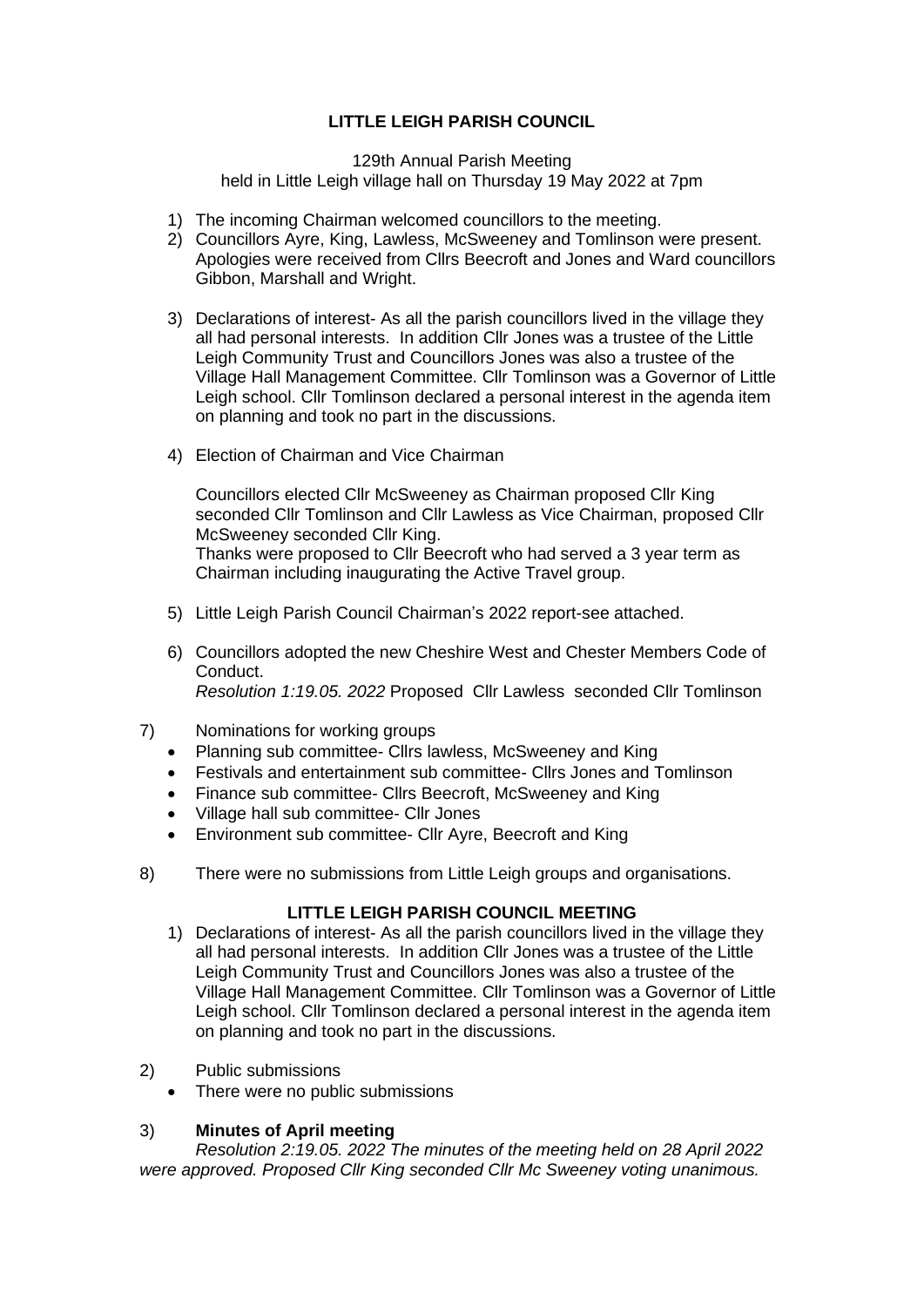## **4) Clerk's report**

- The Chairman had written to the requester of the flagpole.
- A village show and dog show might be organised for September. A decision would be made at the July meeting following a review of the Jubilee celebrations.
- Councillors accepted the telephone cascade model which had been circulated by Cllr McSweeney for the Community Resilience Plan. CWAC officer Ruddock would be consulted about a tabletop exercise once the plan had been completed.
- Cllr McSweeney would consult two residents about the Local Heritage listing exercise.
- The Clerk had been told there was no problem with the dog bin at the Hilltop Farm footpath so she would report it again as the bottom had fallen out.

## **5) Jubilee celebrations**

Workshops had been held to make decorations, bunting, bird boxes and planters. The timetable of events had been publicised on the village Facebook page. Work had commenced on fabricating the reusable beacon and arrangements for getting it into place. The childrens' entertainer would perform in a marquee. The WI would host an afternoon tea. Cllr Mc Sweeney would borrow a public address system for the beacon field. Evening entertainment and refreshments were planned.

## **6) Potholes survey**

- Cllr McSweeney would email details to councillors. Cllr Ayre and Tomlinson would join the group. The survey should include potholes, pavement defects and blocked gullies. Councillors were encouraged to walk or cycle to complete the survey and to use the CWAC Reportit app. The survey should be completed by the July parish council meeting.
- Cllr Mc Sweeney would write to the MP regarding the reduction in funding for rural road repairs.

# **7) Correspondence**

- Cllr Beecroft was awaiting a response from the Canal and River Trust regarding the poor state of the towpath. Several complaints had been received from members of the public.
- Correspondence from CWAC, the Police, ChALC and NALC had been circulated.
- The Clerk was a COVID Community Champion and had circulated information received from CWAC.
- Cllr Ayre would become the new litter picking Co- Ordinator.

#### 8) **Finance**

The end of year finance had passed the internal auditor and the certificate of exemption had been sent to the external auditor.

*Resolution 3 :19.05.2022 The following receipts and payments were proposed by Cllr Tomlinson seconded by Cllr King Voting unanimous* 

- £90 Chris Swallow Ltd internal audit
- £420 Barclay and Mathieson Steel for Jubilee beacon
- £50 Michael Critchlow replacement cheque for Jubilee keyrings
- TBC Defibrillator pads for Leigh Arms machine